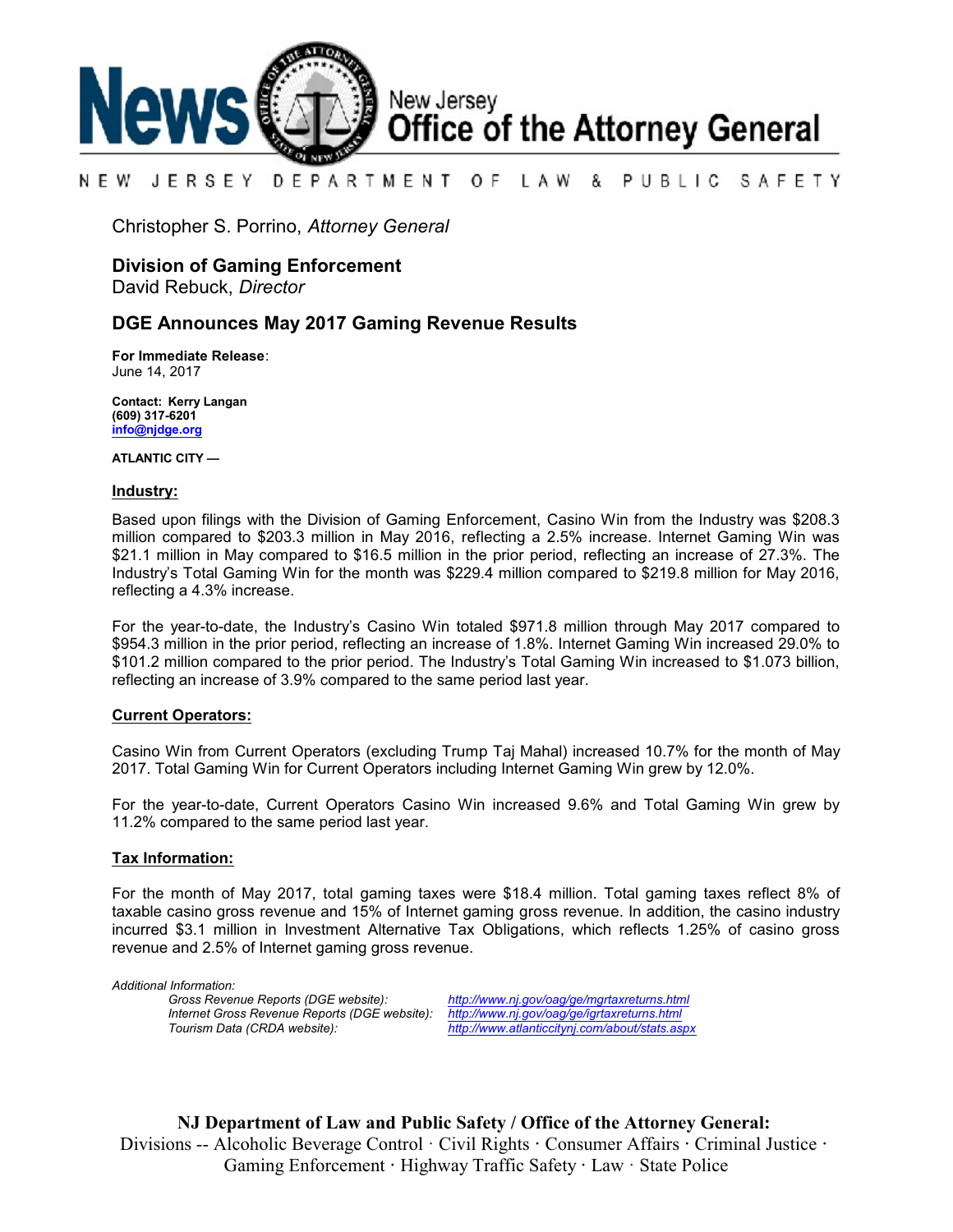# **MAY 2017 STATISTICS**

| GAMING WIN INFORMATION                        |    |                  |                         |                 |                         | Increase (Decrease) |               |
|-----------------------------------------------|----|------------------|-------------------------|-----------------|-------------------------|---------------------|---------------|
| <b>May</b>                                    |    | 2017             |                         | 2016            |                         |                     | $\frac{0}{6}$ |
| Slot Machine Win                              | s, | 144,000,369      | $\overline{\mathbb{S}}$ | 149,342,455     | $\overline{\mathbb{S}}$ | (5,342,086)         | (3.6)         |
| <b>Table Game Win</b>                         |    | 64,327,268       |                         | 53,952,191      |                         | 10,375,077          | 19.2          |
| Casino Win                                    |    | 208,327,637      |                         | 203,294,646     |                         | 5,032,991           | 2.5           |
|                                               |    |                  |                         |                 |                         |                     |               |
| Peer-to-Peer                                  |    | 2,119,885        |                         | 2,570,853       |                         | (450, 968)          | (17.5)        |
| <b>Other Authorized Games</b>                 |    | 18,951,363       |                         | 13,975,305      |                         | 4,976,058           | 35.6          |
| Internet Gaming Win                           |    | 21,071,248       |                         | 16,546,158      |                         | 4,525,090           | 27.3          |
| <b>Total Gaming Win</b>                       |    | 229,398,885      |                         | 219,840,804     |                         | 9,558,081           | 4.3           |
| Less: Trump Taj Mahal (a)                     |    |                  |                         | 15,106,142      |                         | (15, 106, 142)      | n/a           |
| Total: Current Operators (b)                  | S  | 229,398,885      | S                       | 204,734,662     |                         | 24,664,223          | 12.0          |
|                                               |    |                  |                         |                 |                         |                     |               |
| <b>May YTD</b>                                |    |                  |                         |                 |                         |                     |               |
| Slot Machine Win                              | \$ | 678,748,089      | \$                      | 677,933,408     | \$                      | 814,681             | 0.1           |
| <b>Table Game Win</b>                         |    | 293,055,115      |                         | 276,321,587     |                         | 16,733,528          | 6.1           |
| Casino Win                                    |    | 971,803,204      |                         | 954,254,995     |                         | 17,548,209          | 1.8           |
| Peer-to-Peer                                  |    | 10,850,089       |                         | 11,765,059      |                         | (914, 970)          | (7.8)         |
| <b>Other Authorized Games</b>                 |    | 90,330,804       |                         | 66,648,999      |                         | 23,681,805          | 35.5          |
| Internet Gaming Win                           |    | 101,180,893      |                         | 78,414,058      |                         | 22,766,835          | 29.0          |
| <b>Total Gaming Win</b>                       |    | 1,072,984,097    |                         | 1,032,669,053   |                         | 40,315,044          | 3.9           |
| Less: Trump Taj Mahal (a)                     |    |                  |                         | 67,842,184      |                         | (67, 842, 184)      | n/a           |
| Total: Current Operators (b)                  |    | 1,072,984,097    | S                       | 964,826,869     |                         | 108, 157, 228       | 11.2          |
|                                               |    |                  |                         |                 |                         |                     |               |
| <b>GROSS REVENUE TAX AND CRDA OBLIGATIONS</b> |    |                  |                         |                 |                         |                     |               |
|                                               |    | Total            |                         | Total IAT       |                         |                     |               |
|                                               |    | Gaming Taxes (c) |                         | Obligations (d) |                         |                     |               |
| May 2017                                      | \$ | 18,365,001       | \$                      | 3,131,271       |                         |                     |               |
| YTD May 2017                                  | \$ | 86,204,409       | \$                      | 14,678,907      |                         |                     |               |
|                                               |    |                  |                         |                 |                         |                     |               |

(a) Discontinued Operators reflects ceased operators that did not report win during the last day of the current month. Trump Taj Mahal discontinued operations on October 10, 2016.

(b) Current Operators reflects active operators reporting win during the last day of the current month.

(c) Total Gaming Taxes reflect 8% of taxable casino gross revenue and 15% of Internet gaming gross revenue. Taxable casino gross revenue reflects casino gross revenue less the deduction for eligible promotional gaming credits. Gross Revenue is not Win, is unaudited, and subject to adjustment. Year-to-Date Gross Revenue amount includes any amendments received since the prior monthly press release.

(d) Total IAT Obligations reflect 1.25% of casino gross revenue and 2.5% of Internet gaming gross revenue.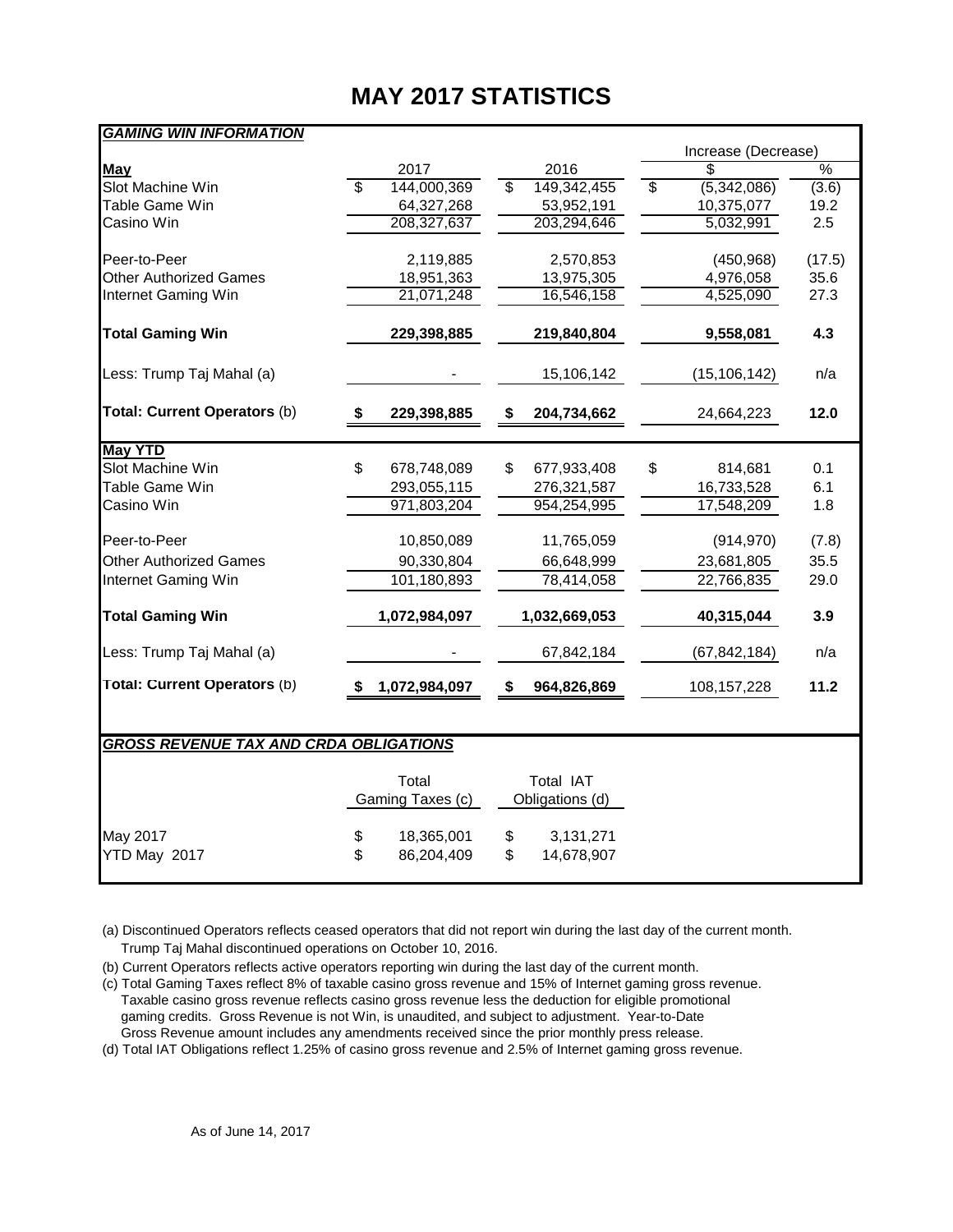#### **THE ATLANTIC CITY CASINO INDUSTRY MONTHLY WIN COMPARISON FOR THE MONTH ENDED MAY 2017 VERSUS 2016**

|                              | <b>CASINO WIN</b> |               |    | <b>INCREASE</b><br>(DECREASE) |      | <b>INTERNET GAMING WIN</b> |               |                          |    |                          | <b>INCREASE</b><br>(DECREASE) | <b>TOTAL GAMING WIN</b> |    |             |    | <b>INCREASE</b><br>(DECREASE) |       |
|------------------------------|-------------------|---------------|----|-------------------------------|------|----------------------------|---------------|--------------------------|----|--------------------------|-------------------------------|-------------------------|----|-------------|----|-------------------------------|-------|
|                              |                   | 2017          |    | 2016                          | $\%$ |                            |               | 2017                     |    | 2016                     |                               | $\%$                    |    | 2017        |    | 2016                          | $\%$  |
| <b>Bally's AC</b>            | \$                | 18,140,795    | \$ | 18,202,874                    |      | (0.3)                      | $\mathcal{S}$ | $\overline{\phantom{a}}$ | \$ |                          |                               | n/a                     | \$ | 18,140,795  | \$ | 18,202,874                    | (0.3) |
| Borgata                      |                   | 68,368,352    |    | 61,025,267                    |      | 12.0                       |               | 3,496,524                |    | 3,947,111                |                               | (11.4)                  |    | 71,864,876  |    | 64,972,378                    | 10.6  |
| Caesars                      |                   | 29,440,699    |    | 23,814,691                    |      | 23.6                       |               |                          |    |                          |                               | n/a                     |    | 29,440,699  |    | 23,814,691                    | 23.6  |
| Caesars Interactive NJ       |                   |               |    |                               |      | n/a                        |               | 3,641,345                |    | 3,255,904                |                               | 11.8                    |    | 3,641,345   |    | 3,255,904                     | 11.8  |
| Golden Nugget                |                   | 18,663,492    |    | 17,812,409                    |      | 4.8                        |               | 5,915,167                |    | 3,200,067                |                               | 84.8                    |    | 24,578,659  |    | 21,012,476                    | 17.0  |
| Harrah's                     |                   | 29,549,547    |    | 29,483,453                    |      | 0.2                        |               |                          |    | $\overline{\phantom{a}}$ |                               | n/a                     |    | 29,549,547  |    | 29,483,453                    | 0.2   |
| Resorts                      |                   | 15,341,870    |    | 13,972,252                    |      | 9.8                        |               |                          |    | $\overline{\phantom{a}}$ |                               | n/a                     |    | 15,341,870  |    | 13,972,252                    | 9.8   |
| <b>Resorts Digital</b>       |                   |               |    |                               |      | n/a                        |               | 4,008,466                |    | 2,995,558                |                               | 33.8                    |    | 4,008,466   |    | 2,995,558                     | 33.8  |
| Tropicana                    |                   | 28,822,882    |    | 23,877,558                    |      | 20.7                       |               | 4,009,746                |    | 3,147,518                |                               | 27.4                    |    | 32,832,628  |    | 27,025,076                    | 21.5  |
| Total: Current Operators (a) |                   | 208, 327, 637 | \$ | 188,188,504                   |      | 10.7                       |               | 21,071,248               | \$ | 16,546,158               |                               | 27.3                    |    | 229,398,885 |    | \$204,734,662                 | 12.0  |
| Trump Taj Mahal (b)          |                   |               |    | 15,106,142                    |      | n/a                        |               |                          |    |                          |                               | n/a                     |    |             |    | 15,106,142                    | n/a   |
| <b>Total: Industry</b>       |                   | 208, 327, 637 |    | 203,294,646                   |      | 2.5                        |               | 21,071,248               | \$ | 16,546,158               |                               | 27.3                    |    | 229,398,885 |    | \$219,840,804                 | 4.3   |

(a) Current Operators reflect licensees reporting win during the entire current month.

(b) Discontinued Operators reflects ceased operators that did not report win during the last day of the current month.Trump Taj Mahal discontinued operations on October 10, 2016.